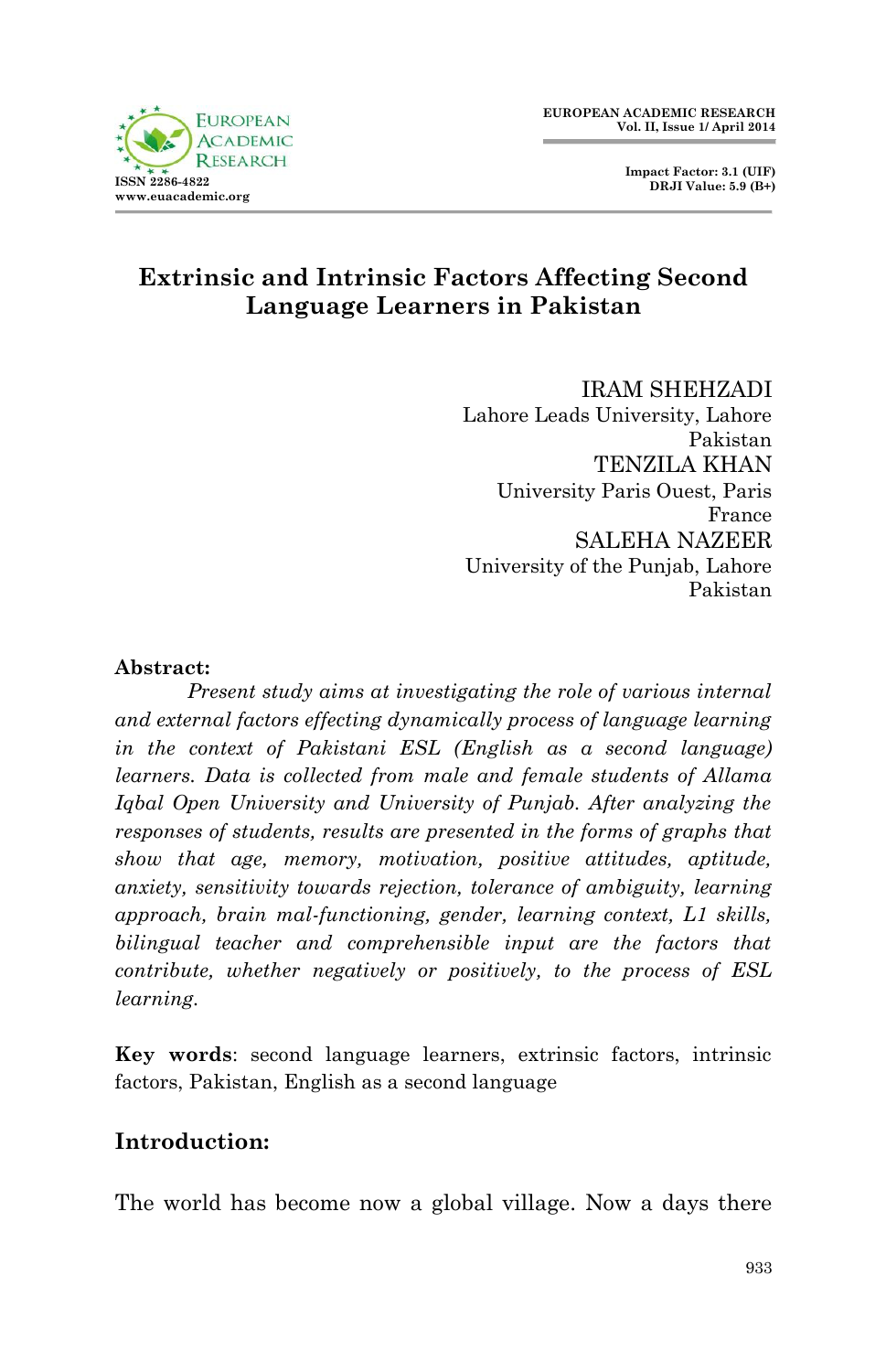Iram Shehzadi, Tenzila Khan, Saleha Nazeer *- Extrinsic and Intrinsic Factors Affecting Second Language Learners in Pakistan*

are a large number of sources and reasons for communication among people of different countries and areas of the world. That's why people are learning different languages as their second or foreign languages due to some need or interest. When someone learns any language as his or her second or foreign language, he or she has to face a lot of problems and impenetrability. There are many factors which affect second or foreign language learning, some of them have direct relationship with second language learning process while others have indirect relationship with it. Some of them have been observed having sturdy effect/s on second language learning while numerous others have minor effect/s. These factors are of two types as far as their nature is concerned.

## **1: Internal/individual factors:**

- $\bullet$  Age
- Aptitude
- Motivation and Attitude
- Personality
- Cognitive Style
- Hemisphere specialization
- Learning Strategies

## **2: External factors:**

- Learning and Teaching Contexts
- Input and interaction

According to Sonya Van Schaijik (2012), the main factors which affect second language learning are first language proficiency, motivation, home support, family background, social class, gender and learners' attitude. Chan, Hoi-yan, Holly (2011) assert that Age is an important factor in second language learning. Their studies show that children are sharper at second language learning as compared to adults. In the views of Oxford and Shearin, (1994: as cited in Chan, Hoi-yan, Holly, 2011) it is the motivation level of the learners which determines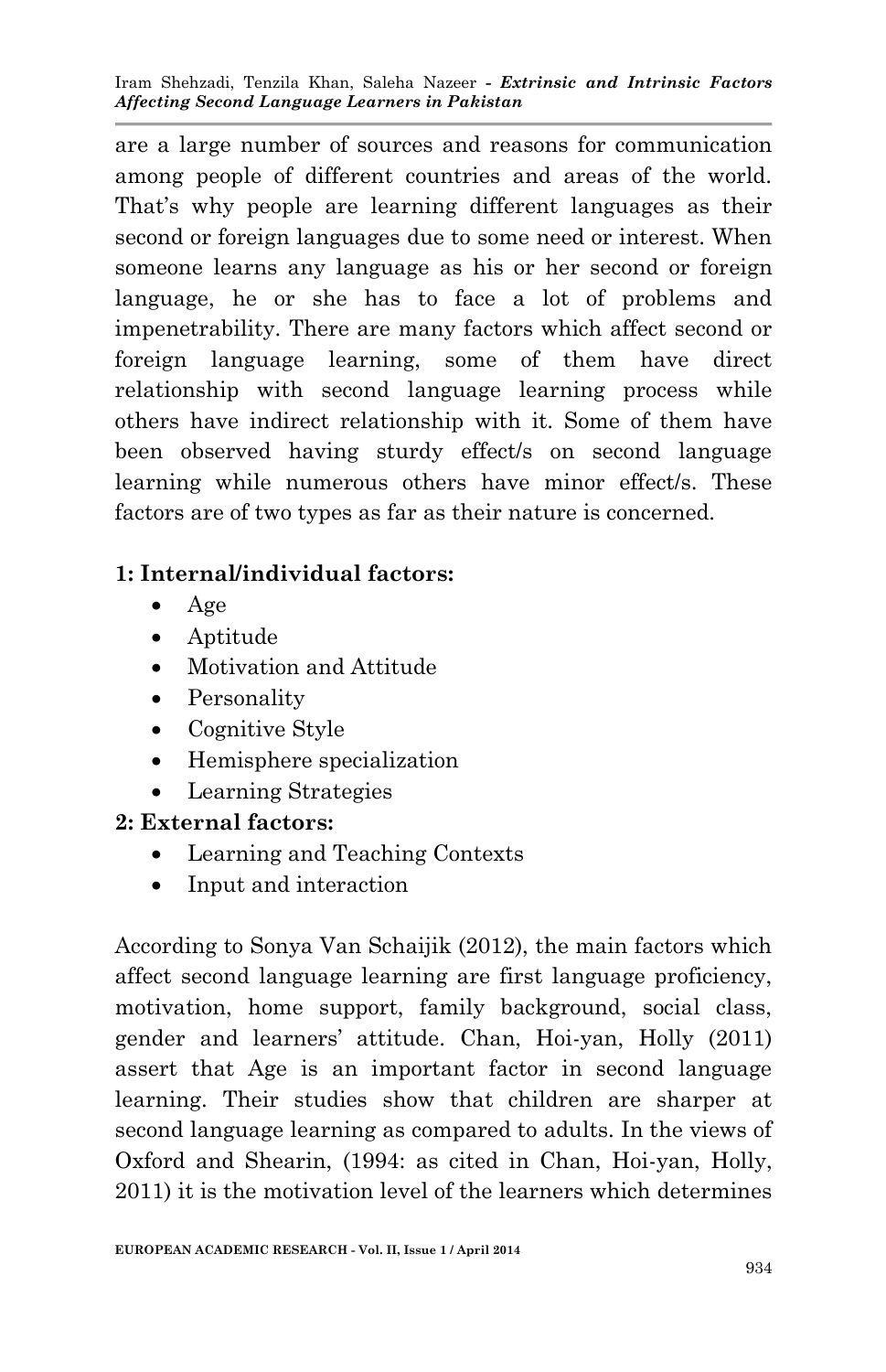their involvement in the language learning class. F.Ü.Sosyal Bilimler Dergisi (2001) illustrates that motivation is not only an important factor on the part of learners rather motivation of the language teacher is equally important in language learning class because it affects learners' performance great deal. Positive attitudes of the learners, peers, school, neighbourhood, and society have also been observed exerting very significant and positive impact upon second language learning (Aída Walqui, West Ed, San Francisco, California, 2000).

Studies carried out by Burstall's, Spolsky's, Gardner's and Lambert's found that female learners have more motivation level and positive attitudes towards second language learning, which results in better understanding of the language, as compared to male learners (Madrid, D. 1995).

Tharp & Gallimore (1988) assume that language learning success does not depend solely on class room activities or input rather social interaction with the particular community and culture of the second language is also exceedingly significant. Adger, Kalyanpur, Peterson, & Bridger, (1995) deem collaborative classroom work a vital part of effective L2 learing process.

# **Research Objective:**

Research objective of the present study is to examine the internal and external factors which affect English as second language learning in the context of Pakistani.

# **Hypothesis:**

- 1. There are many internal and external factors especially age, motivation, input etc which have great impact on second language learning.
- 2. The effects of above mentioned factors differ in male and female learners.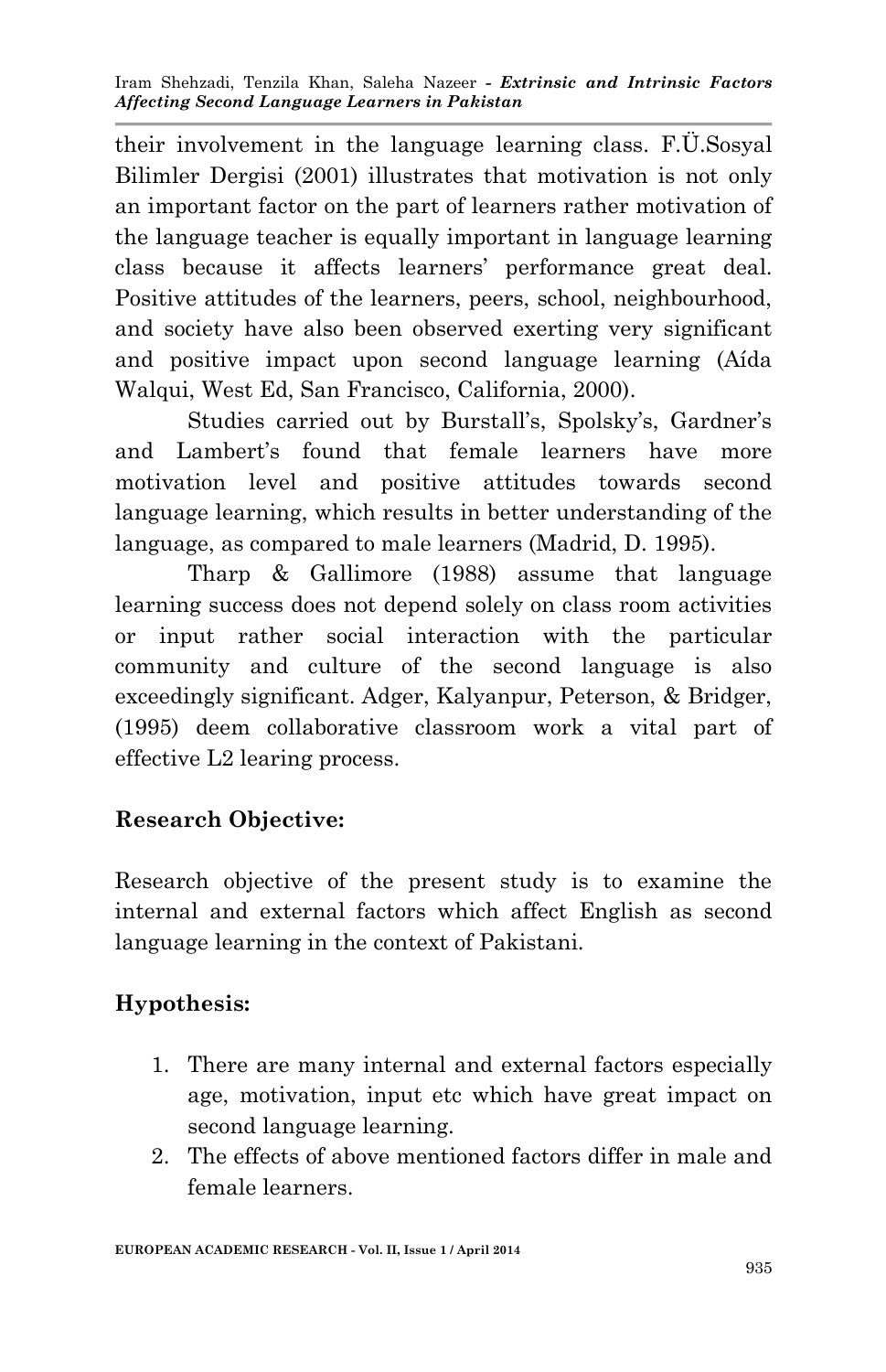# **Collection of Data:**

Present study is quantitative in nature. Questionnaire was constructed in order to investigate effects of factors which effect English language learning in Pakistan. Questionnaire consists of a set of 15 fixed questions. Questionnaires were filled by students doing diploma in TEFL and Masters in TEFL in Allama Iqbal Open University, Islamabad and Punjab University, Lahore. The collected data is shown below in the form of graphs; graph No. 1 shows the responses of male students, while graph No. 2 is exhibits responses of female English learners.

## **Analysis of Data:**

Statistical analysis was executed after collecting the data. The result of statistical analysis is given below in the form of graphs. Graph no 1 is showing the result of male students' data and graph no 2 is showing the result of female students' data.

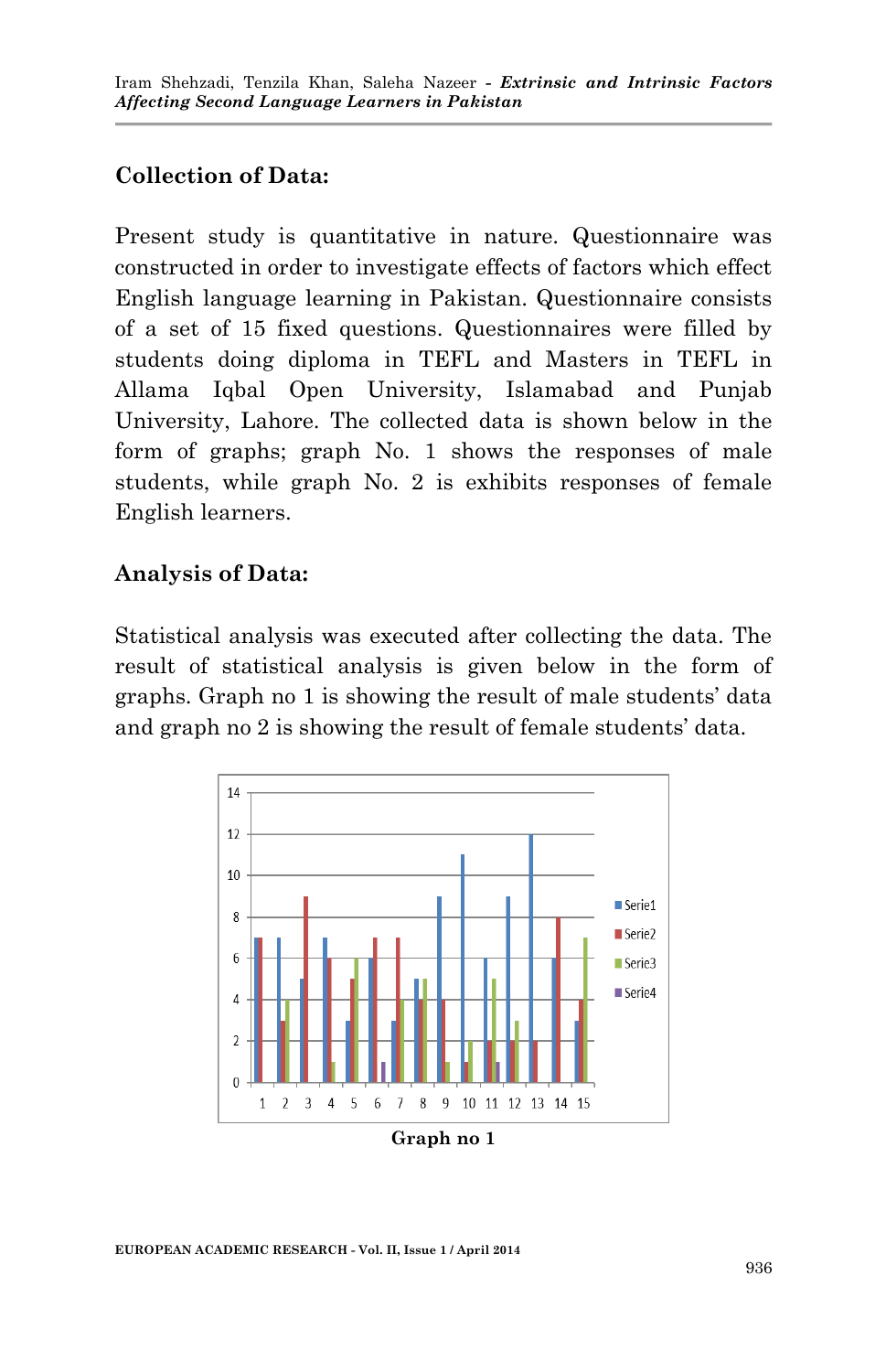### **Female students:**



The results of statistical analysis of data are given below one by one according to factors mentioned in the questionnaire:-

Female students strongly agreed that age is one of the factors effecting second language learning as compared to male students. Both male and female students considered that memory plays vital role in second language learning. Female students think that motivation affects greatly second language learning. Equal number of male students agreed and disagreed upon the effect of positive attitudes on second language learning success while there was no female student who disagreed but most of the female students strongly agreed upon the effect of positive attitudes of the language learners. The analysis of data showed that most of the male students think that second language learning success is a matter of intelligence instead of aptitude while most of the female students think that second language learning is a matter of aptitude instead of intelligence. Most of the female students strongly agreed that anxiety decreases the rate of second language learning while less male students were strongly agree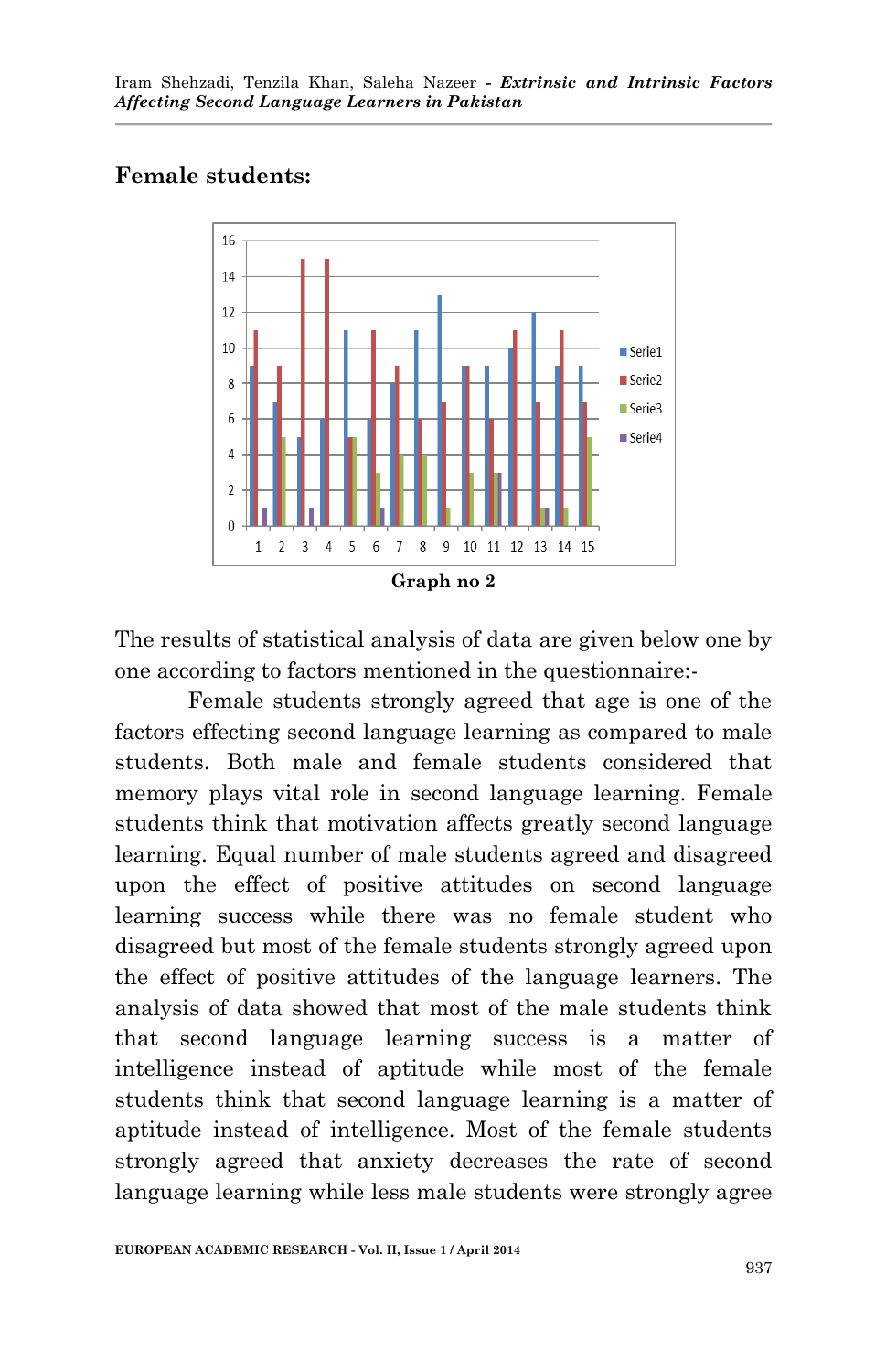with this view point. More female students agreed that risktaking learners are good in L2 communication, as compared to male students.

Equal number of male students agreed and disagreed that those learners who have tolerance of ambiguity are sharp at L2 learning while most of the female students also agreed regarding this factor, only few female students disagreed with this statement. Equal number of male and female students disagreed that the instructional method must be matched with individual's learning approach. But more female students agreed with this statement as compared to male students. Male students considered effects of brain malfunctioning on L2 learning more than female students. The analysis of data also showed that female students think that L2 learning success is different in male and female learners while most of the male students disagreed with this gender difference in L2 learning success. All female students agreed that natural or informal contexts accelerate L2 learning as compared to educational or formal contexts. No female students disagreed with this statement, while some male students disagreed with this statement while few males also showed their agreement with this statement. Equal number of male and female students agreed that L1 literacy skills and bilingual teacher facilitates success in L2 learning. Certain female students disagreed with this statement while no male student disagreed with this statement. Most of the female students agreed that comprehensible input is necessary for L2 required output. Only few female students disagreed with it while no male student disagreed with this statement. More female students agreed with this statement as compare to male students. Most of the female students agreed and strongly agreed that learners do learn what they are taught in L2 class while most of the male students disagreed with this statement.

Above mentioned detailed data interpretation indicates that according to female learners of English language, age,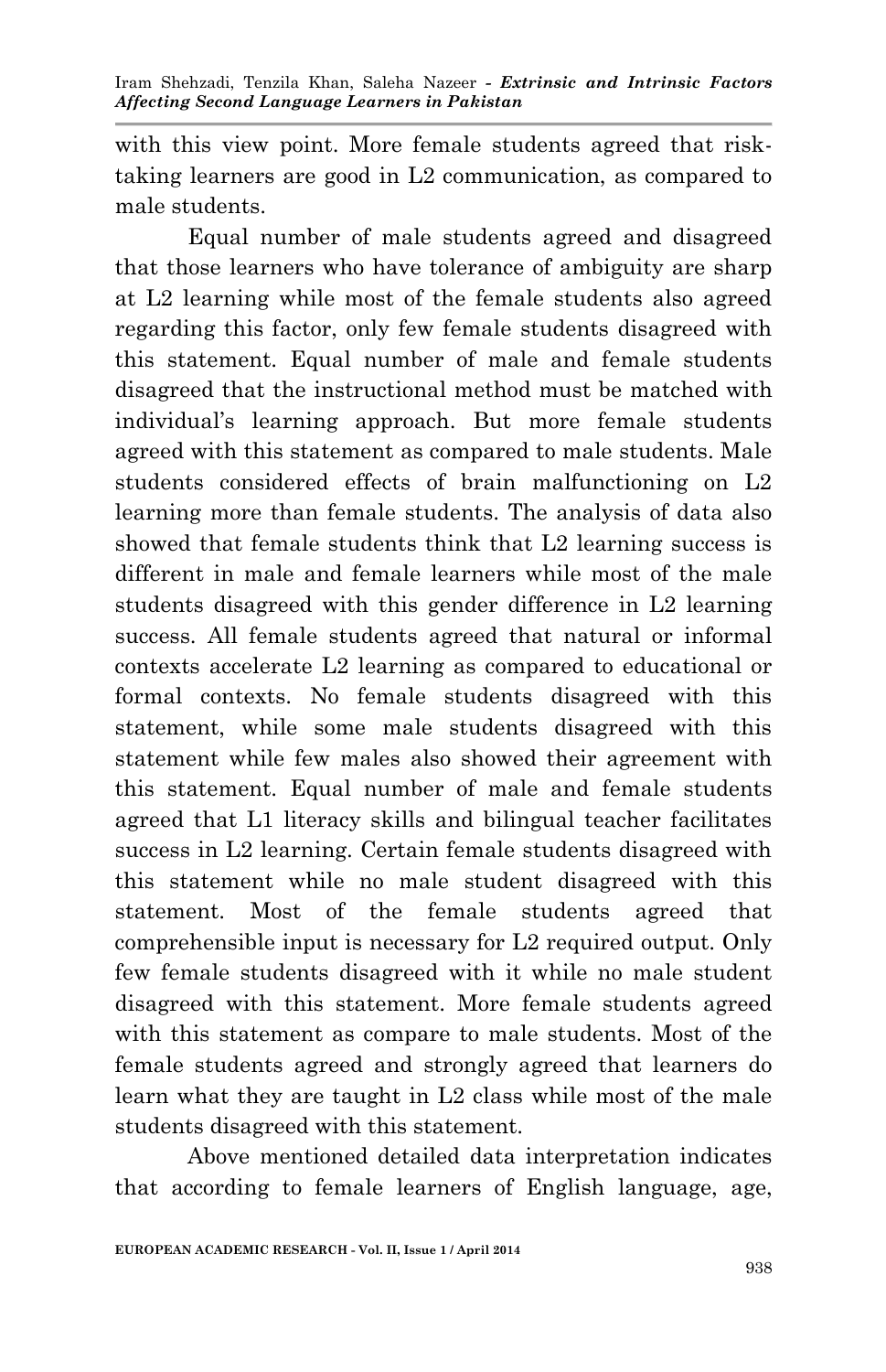Iram Shehzadi, Tenzila Khan, Saleha Nazeer *- Extrinsic and Intrinsic Factors Affecting Second Language Learners in Pakistan*

memory, motivation, positive attitudes, aptitude, anxiety, sensitivity towards rejection, tolerance of ambiguity, learning approach, brain mal-functioning, gender, learning context, L1 skills, bilingual teacher and comprehensible input are all very important factors while male learners agree less with females regarding these factors and their effects on L2 learning success. Although difference in opinion of the respondents can be illustrious yet it is a noteworthy fact that Pakistani English language learners are affected by all above mentioned factors. Language teachers are required to take this fact into consideration especially while devising and designing teaching activities for ESL learners. Besides above discussed factors, socio-political factors can also not be ignored that have great impact on teaching/learning environment in the context of a politically and socially fragmented country like Pakistan.

### **BIBLIOGRAPHY:**

- Adger, C., Kalyanpur, M., Peterson, D., and Bridger, T. 1995. *Engaging students: Thinking, talking, cooperating.* Thousand Oaks, CA: Corwin.
- Gomleksiz, M.N. 2001. "The effects of age and motivation factors on second language acquisition." *Fırat University Journal of Social Science* 11(2): 217-224. Fırat Üniversitesi Sosyal Bilimler Dergisi. Retrieved from: http://web.firat.edu.tr/sosyalbil/dergi/arsiv/cilt11/sayi2/2 17-224.pdf. 15 December, 2013.
- Holly, C. H. 2011. *Factors affecting the learning of a second language: a study on the English learning of non Chinese speaking students in Hong Kong* (Postgraduate Thesis). The University of Hong Kong. Retrieved from: http://hub.hku.hk/bitstream/10722/177233/1/FullText.pd f?accept=1. 14 December, 2013.

Madrid, D. 1995. "Internal and external factors in language